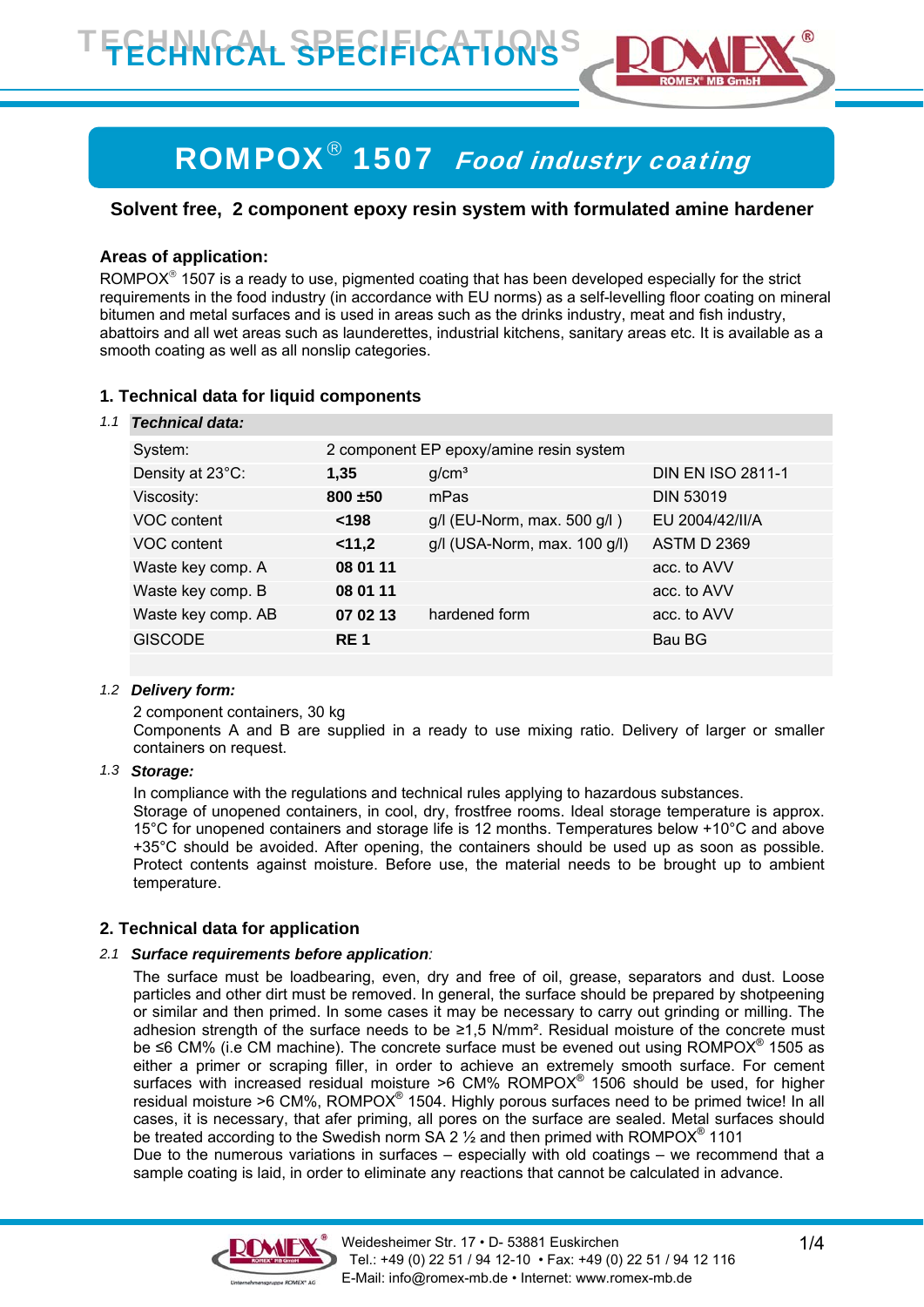

# **Page 2 of Technical Specifications ROMPOX® 1507 – food industry coating**

| $2.2^{\circ}$ | <b>Technical data for application:</b> |                                                       |                |                                     |                                                                                        |
|---------------|----------------------------------------|-------------------------------------------------------|----------------|-------------------------------------|----------------------------------------------------------------------------------------|
|               | Mixing ratio:                          | A:B                                                   | 4:1            | weight parts                        |                                                                                        |
|               |                                        |                                                       |                |                                     |                                                                                        |
|               | Application time at:                   | $10^{\circ}$ C:<br>$20^{\circ}$ C:<br>$30^{\circ}$ C: | 60<br>30<br>15 | mins.<br>mins.<br>mins.             | ROMEX <sup>®</sup> NORM 04<br>ROMEX <sup>®</sup> NORM 04<br>ROMEX <sup>®</sup> NORM 04 |
|               | Pot time at:                           | $23^{\circ}$ C:                                       |                | <b>35</b> mins.                     | ROMEX <sup>®</sup> NORM 04                                                             |
|               | Min. hardening<br>temperature:         |                                                       |                | +10 °C (floor and room temperature) |                                                                                        |
|               | Application temperature                | 15-30                                                 |                | °C (floor and air temperature)      |                                                                                        |
|               | Dewpoint distance:                     |                                                       | at least. 3 °C |                                     |                                                                                        |
|               | Air humidity:                          |                                                       |                | max. 75 % rel. humidity             |                                                                                        |

**Please note**: *The times mentioned in item 2.2 are approximations and will vary with differing ambient conditions.* 

#### *2.3 Application instructions:*

Component B (hardener) is poured completely into component A (resin) and stirred well using a slow rotating mixer (approx. 300 rpm, diameter of whisk approx. 1/3 of the diameter of the container). In case of using part measurements (mix A component first, homogenously), these need to be weighed exactly using an electronic scale according to the stated mixing ratio. Mix only the quantity that can be used within the pot time. Do not use straight from the delivery container! Avoid mixing air into mixture. After mixing, pour into a clean container and stir again. ROMPOX<sup>®</sup> 1507 is applied using a squeegee or smoothing trowel. For better aereation use a metal pinfeed platen crosswise.

**Please note**: *Recommendation - minimum consumption of ROMPOX® 1507 (resin and hardener mixture) is 1,5 kg/m² = approx. 1 mm layer thickness!* 

*In case of surface and material temperatures below +15°C, levelling and surface faults can occur!* 

#### *2.4 Application examples:*

|           | <b>Work process</b>                                                                                          | <b>ROMEX<sup>®</sup> Product</b>                                                                                           | <b>Consumption</b>                                             | <b>Application</b>                                                                          |  |
|-----------|--------------------------------------------------------------------------------------------------------------|----------------------------------------------------------------------------------------------------------------------------|----------------------------------------------------------------|---------------------------------------------------------------------------------------------|--|
|           | $2.41$ As thick coating 3,0 - 4,0 mm, slip safety class R 11<br>in wet areas of the drinks and food industry |                                                                                                                            |                                                                |                                                                                             |  |
| $\cdot$ 1 | Surface preparation                                                                                          |                                                                                                                            |                                                                | See item 2.1                                                                                |  |
| .2        | Primer                                                                                                       | ROMPOX <sup>®</sup> 1505<br>Standard primer                                                                                | min. $0,3$ kg/m <sup>2</sup>                                   | Flooding using rubber<br>squeegee and then with rollers                                     |  |
|           | Sprinkling                                                                                                   | Firedried quartz sand with $\varnothing$ 0,3-<br>$0.8$ mm                                                                  | approx. 1,0 kg/m                                               | Sprinkle                                                                                    |  |
|           | Scraping filler (if<br>required)                                                                             | per 1 mm layer thickness<br>1 WP ROMPOX <sup>®</sup> 1505<br>1 WP Firedried quartz sand<br>with $\varnothing$ 0,3-0,8 mm   | min. 0,8 kg/m<br>min. 0,8 kg/m                                 | Apply with 1 lip hard rubber<br>squeegee or smoothing<br>trowel, smooth with sharp<br>edge. |  |
|           | Sprinkling                                                                                                   | Firedried quartz sand with $\varnothing$ 0,3-<br>$0.8$ mm                                                                  | approx. 1,0 kg/m                                               | Sprinkle                                                                                    |  |
| .3        | Self-levelling coating                                                                                       | 3mm layer thickness<br>1 WP ROMPOX® 1507<br><b>Food industry coating</b><br>0,5 WP firedried<br>quartz sand $Ø$ 0,1-0,3 mm | min. $1,50$ kg/m <sup>2</sup><br>min. $0,75$ kg/m <sup>2</sup> | Apply with smoothing trowel or<br>notched squeegee & aereate<br>with pinfeed platen         |  |
|           | Sprinkling                                                                                                   | Firedried quartz sand with $\varnothing$ 0,3-<br>$0.8$ mm                                                                  | approx. 3,0 kg/m                                               | Sprinkle liberally                                                                          |  |

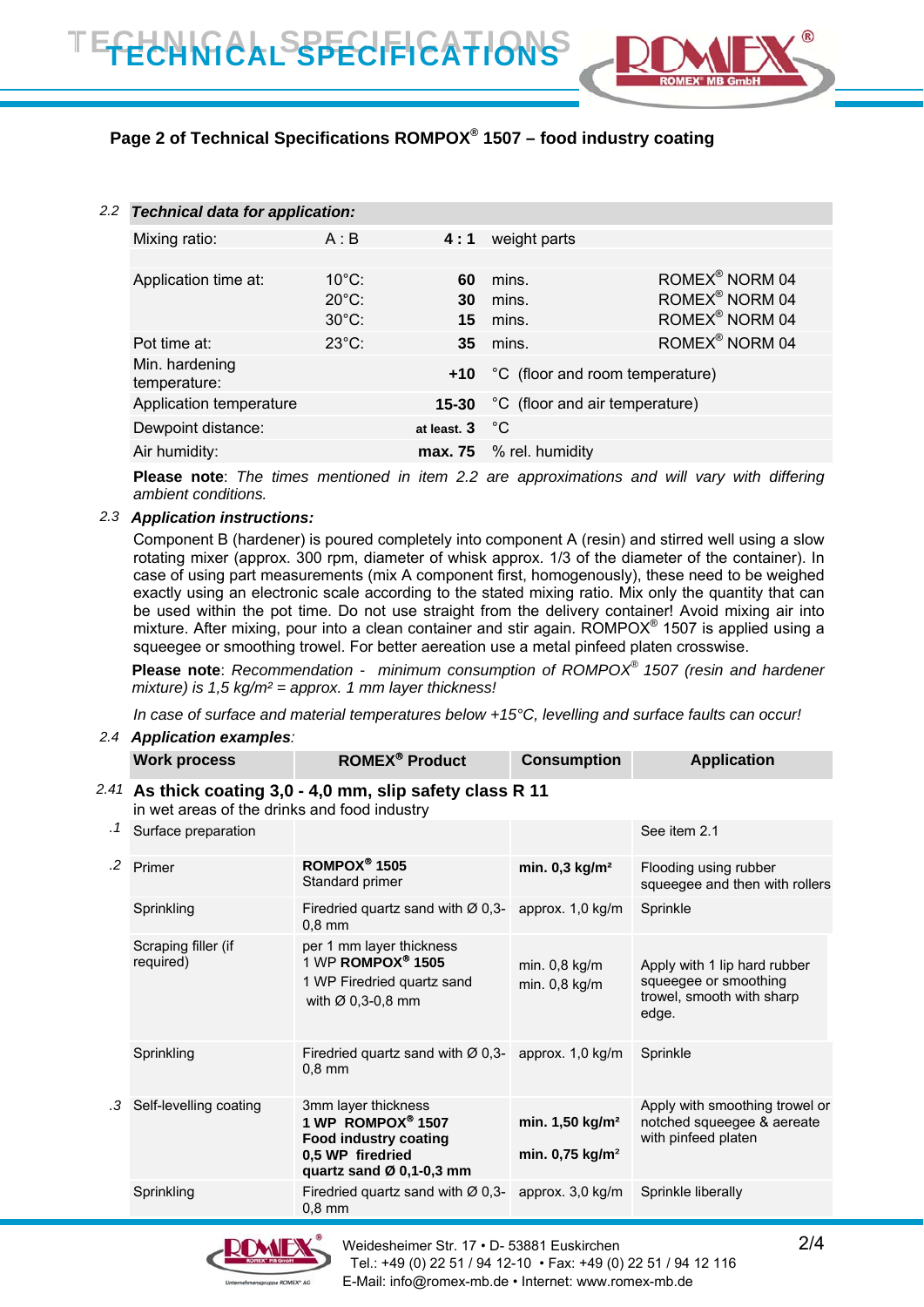

# **Page 3 of Technical Specifications ROMPOX® 1507 – food industry coating**

|      | Topcoat sealant                              | ROMPOX <sup>®</sup> 1204<br>Sealant                                                      | min. $0.7$ kg/m <sup>2</sup>     | Apply using rubber squeegee<br>or smoothing trowel and then<br>with rollers.        |
|------|----------------------------------------------|------------------------------------------------------------------------------------------|----------------------------------|-------------------------------------------------------------------------------------|
| 2.42 | in storage areas of drinks and food industry | As thick coating 1,5 - 2,0 mm, smooth surface                                            |                                  |                                                                                     |
|      | Surface preparation                          |                                                                                          |                                  | See item 2.1                                                                        |
|      | .2 Primer                                    | ROMPOX <sup>®</sup> 1505<br>Priming and mortar resin                                     | min. $0,3$ kg/m <sup>2</sup>     | Flooding using rubber<br>squeegee and then with<br>rollers                          |
|      | Sprinkling if required                       | Firedried quartz sand with $\varnothing$ 0,3- approx. 1,0 kg/m<br>$0.8$ mm               |                                  | Sprinkle                                                                            |
| .3   | Self-levelling coating                       | 3mm layer thickness<br>1 WP ROMPOX <sup>®</sup> 1507                                     | min. 2,00 kg/m <sup>2</sup>      | Apply with smoothing trowel or<br>notched squeegee & aereate<br>with pinfeed platen |
|      |                                              | <b>Food industry coating</b><br>0.5 WP firedried<br>quartz sand $\varnothing$ 0,1-0,3 mm | min. $1,00$ kg/m <sup>2</sup>    |                                                                                     |
|      |                                              | Recommended mixtures at:<br>$10 - 15 °C$<br>$16 - 19 °C$<br>≥20 °C                       | MR 1:0.3<br>MR 1:0,5<br>MR 1:0,8 |                                                                                     |

**\* Note**: *When working indoors, sprinkling can be left out, if it is ensured, that subsequent work will take place within 72 hours at the latest.* 

#### *2.5 Cleaning:*

Each time work is interrupted, clean all tools and equipment with a general solvent (i.e. ethanol, white spirits).

#### **3. Technical data for application**

#### *3.1 Technical data:*

| Re-application at:        | $23^{\circ}$ C | 12         |                   | min./ max. hrs. ROMEX <sup>®</sup> NORM 07 |
|---------------------------|----------------|------------|-------------------|--------------------------------------------|
| Can be walked on, at:     | $23^{\circ}$ C | 12         | hrs.              | ROMEX <sup>®</sup> NORM 07                 |
| Fully hardened at         | $23^{\circ}$ C | after 7    | days              | ROMEX <sup>®</sup> NORM 07                 |
| Compressive strength:     |                | 65         | N/mm <sup>2</sup> | <b>DIN EN 1015-11</b>                      |
| Bending tensile strength: |                | 35         | N/mm <sup>2</sup> | <b>DIN EN 1015-11</b>                      |
| Shore-D-hardness:         |                | approx. 65 | N/mm <sup>2</sup> | <b>DIN 53505</b>                           |
| Abrasion (Taber Abraser)  | 1000g/CS10     | <60        | mg                | <b>DIN EN ISO 438-2</b>                    |

#### *3.2* **Properties of coating:**

- Solvent free
- Viscous hard floor coating, forklift resistant
- Very high abrasion strength
- Can be made nonslip for slip saftey categories R9-R12
- Fillable with firedried quartz sand 0,1-0,3mm acc. to data in 2.42.3
- Good resistance to lyes, organic and diluted acids, saline solutions, mineral oils and aliphatic hydrocarbons (see resistance list ROMPOX® 1507 / ROMPOX® 1204)
- Low temperature expansion coefficient, thus suitable for use indoors and outdoors
- Many standard colours. Special colours on request.